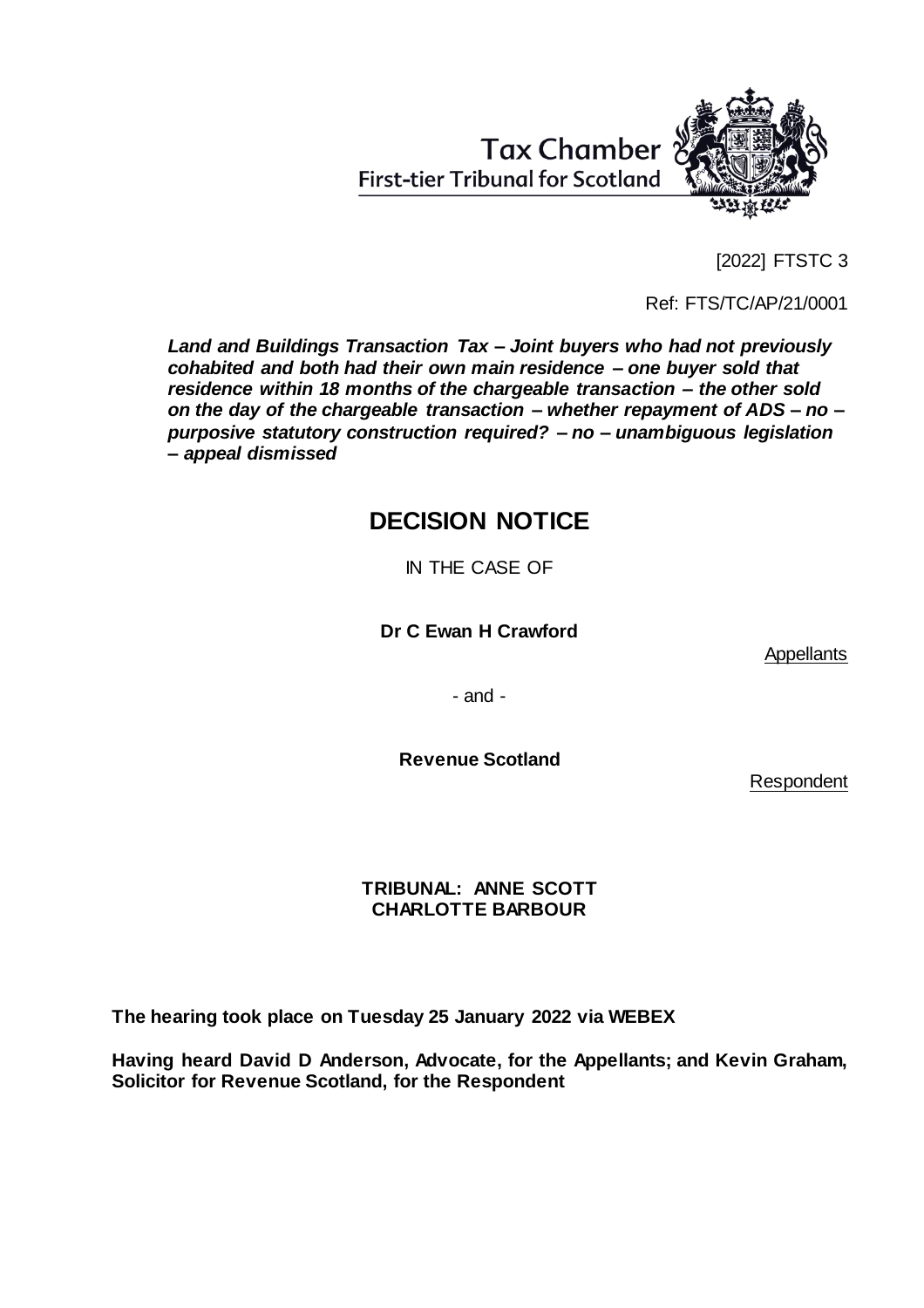## **DECISION**

1. This is an appeal against Revenue Scotland's decision to amend to NIL the Appellants claim for repayment of the Additional Dwelling Supplement ("ADS") in the sum of £12,200. That ADS had been charged under Section 26A and Schedule 2A of the Land and Buildings Transaction Tax (Scotland) Act 2013 ("the Act"). The Appellants sought the payment in terms of Section 107 of Revenue Scotland Tax and Powers Act 2014 ("RSTPA").

## **Decision**

2. For all the reasons set out below the appeal is dismissed.

## **Factual background**

3. On 17 December 2019, Dr Crawford and Ms Scott (hereinafter together "the Appellants") purchased a property in Edinburgh ("the chargeable property").

4. Prior to that purchase the Appellants both owned their own properties. Dr Crawford owned property in Edinburgh ("the first property") and Ms Scott owned a property in Crieff ("the second property"). Prior to the purchase of the chargeable property, the Appellants both resided in their own properties. They were not cohabitants including *inter alia* for the purposes of paragraph 8A Schedule 2A of the Act.

5. On the date of the purchase of the chargeable property, Dr Crawford sold the first property. The purchase of the chargeable property was a notifiable transaction and the Appellants made a Land and Buildings Transaction Tax ("LBTT") return and paid the LBTT including the ADS.

6. Ms Scott sold the second property on 5 February 2021 which was within the period of 18 months from the date of purchase of the chargeable property. The Appellants' agent made a claim for repayment of the ADS dated 22 February 2021.

7. On 5 March 2021, Revenue Scotland rejected that claim for repayment on the basis that where there were two buyers, then all of the repayment conditions must be met by all of the buyers and the second property had never been the main residence of Dr Crawford.

8. The Appellants' agent responded that day pointing to Revenue Scotland's website which contained "example 71" being a worked example of a hypothetical factual situation where a repayment of ADS would be made. Example 71 was headed:-

"Example 71: reclaiming ADS paid after all joint buyers sell main residences".

9. Revenue Scotland replied that day pointing out that in the worked example, neither main residence was sold at the time of purchase. The example was predicated on the purchasers buying a new property whilst still retaining both of their separate main residences. Only when both premises were sold thereafter were they entitled to the repayment.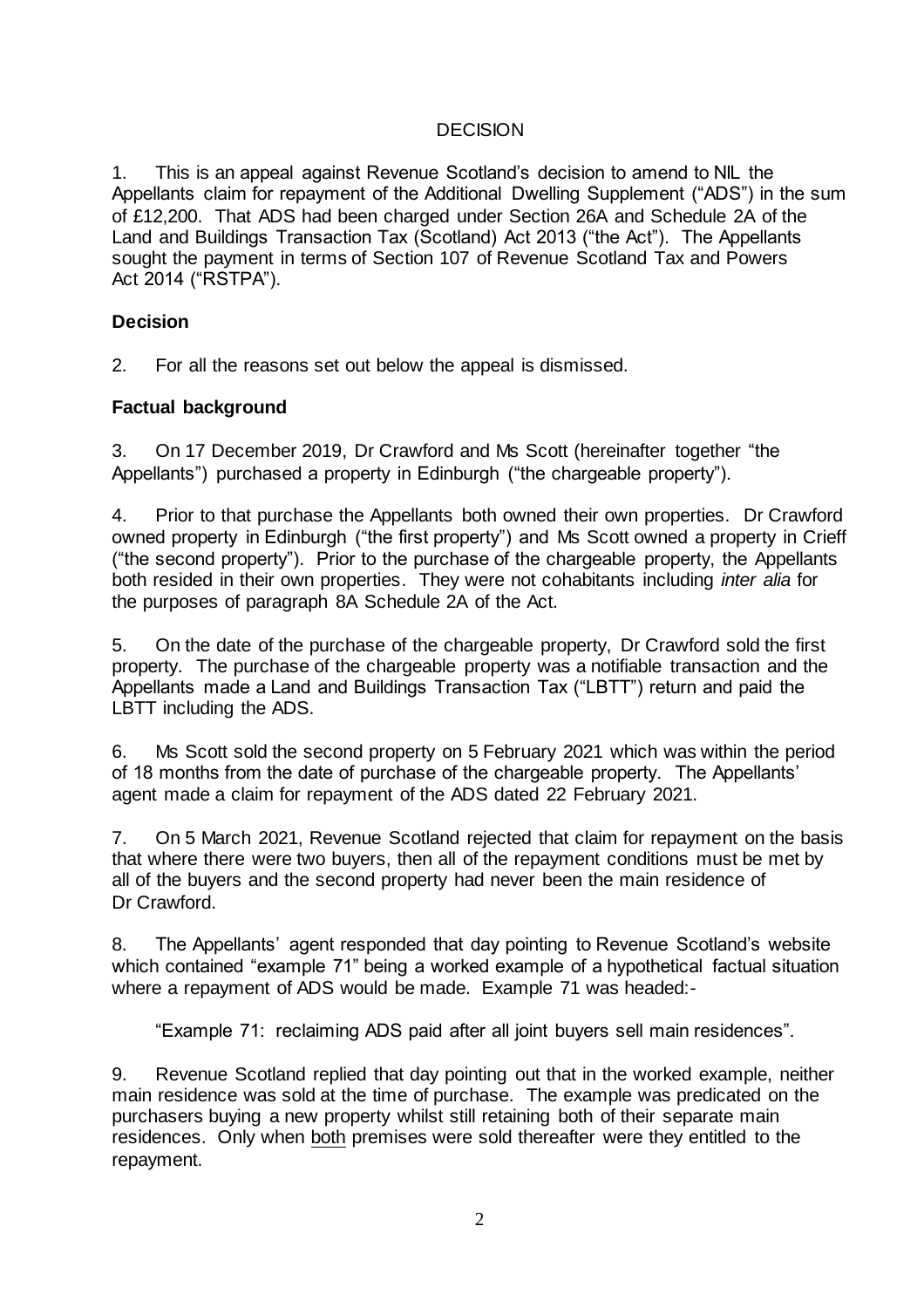10. On 1 April 2021, the Appellants' agent sought a review of Revenue Scotland's decision on the basis *inter alia* that:-

- (a) It was accepted that the Appellants' position was different to that in the worked example as Dr Crawford had sold his previous main residence before the chargeable property was purchased.
- (b) The claim for repayment fell squarely within the policy intention of the legislation. The use of the word "buyer" in paragraph 8(1)(b) Schedule 2A of the Act can, and should, only refer to any buyer who has failed to meet the requisite conditions at the time of purchase because paragraph 8 does not reference joint buyers.

11. On 29 April 2021, Revenue Scotland issued their view of the matter and upheld the decision rejecting the repayment claim pointing out that paragraph 8 should be read in the context of paragraph 8A which was inserted by the Land and Buildings Transaction Tax (Additional Amount – Second Homes Main Residence Relief) (Scotland) Order 2017.

12. The Appellants' agent responded on 12 May 2021 pointing out that the Appellants had never cohabited so paragraph 8A was not in point. It was the second property that had triggered the ADS and it had now been sold and a purposive interpretation should be applied to the legislation to produce a common sense result.

13. On 21 May 2021 the review conclusion letter was issued by Revenue Scotland upholding the decision and pointing out that the criteria for imposing the ADS and for repayment were different.

14. On 18 June 2021, the Appellants appealed to the Tribunal and lodged a 19 page Note of Argument from Mr Anderson.

## **The Law**

15. The relevant provisions are as follows:

# **"Lands and Buildings Transaction Tax (Scotland) Act 2013 – Schedule 2A**

# **2 Transactions relating to second homes etc.**

(1) This schedule applies to a chargeable transaction if the following conditions are satisfied—

(a) the subject-matter of the transaction consists of or includes the acquisition of ownership of a dwelling,

(b) the relevant consideration for the transaction is £40,000 or more,

(c) at the end of the day that is the effective date of the transaction, the buyer owns more than one dwelling, and

(d) either—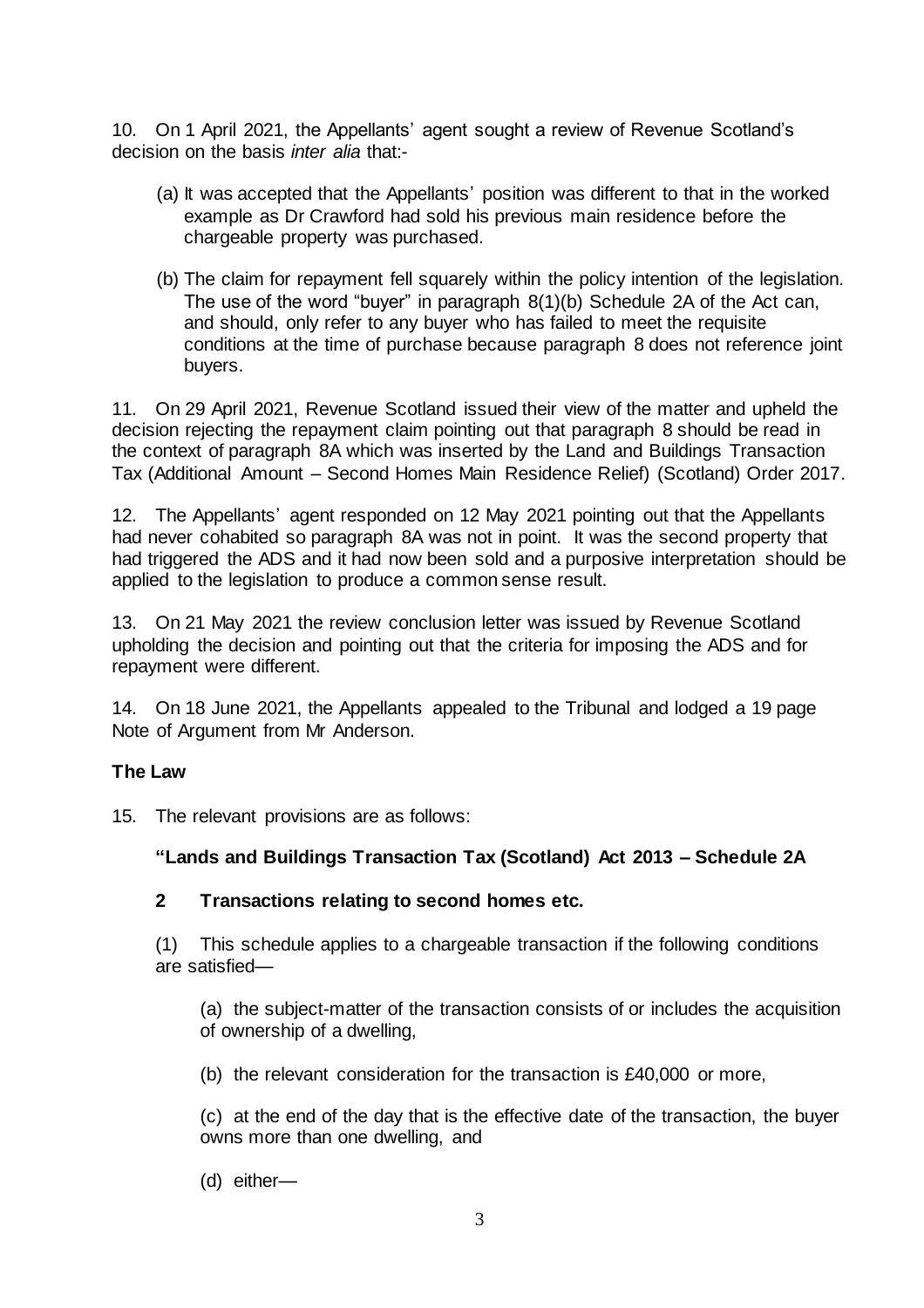(i) the buyer is not replacing the buyer's only or main residence, or (ii) the buyer is replacing the buyer's only or main residence but the subject-matter of the transaction also includes the acquisition of ownership of one or more other dwellings in addition to the one that the buyer intends to occupy as the buyer's only or main residence.

(2) A buyer is replacing the buyer's only or main residence if—

(a) during the period of 18 months ending with the effective date of the transaction, the buyer has disposed of the ownership of a dwelling,

(b) that dwelling was the buyer's only or main residence at any time during the period of 18 months, and

(c) on the effective date of the transaction, the buyer intends to occupy the dwelling that is or forms part of the subject-matter of the transaction as the buyer's only or main residence.

#### **5 Joint buyers**

(1) This paragraph applies to a chargeable transaction which satisfies the conditions in paragraph  $2(1)(a)$  and (b) or  $3(1)(a)$  and (b) if there are two or more buyers who are or will be jointly entitled to ownership of the dwelling.

(2) The conditions set out in paragraph  $2(1)(c)$  and  $(d)$  or, as the case may be, 3(1)(c) are satisfied if they are satisfied in relation to any one of, or more than one of, the buyers.

#### **8 Repayment of additional amount in certain cases**

(1) Sub-paragraph (2) applies in relation to a chargeable transaction to which this schedule applies by virtue of paragraph 2 if—

(a) within the period of 18 months beginning with the day after the effective date of the transaction, the buyer disposes of the ownership of a dwelling (other than one that was or formed part of the subject-matter of the chargeable transaction),

(b) that dwelling was the buyer's only or main residence at any time during the period of 18 months ending with the effective date of the transaction, and

(c) the dwelling that was or formed part of the subject-matter of the transaction has been occupied as the buyer's only or main residence.

(2) Where this sub-paragraph applies—

(a) the chargeable transaction is to be treated as having been exempt from the additional amount, and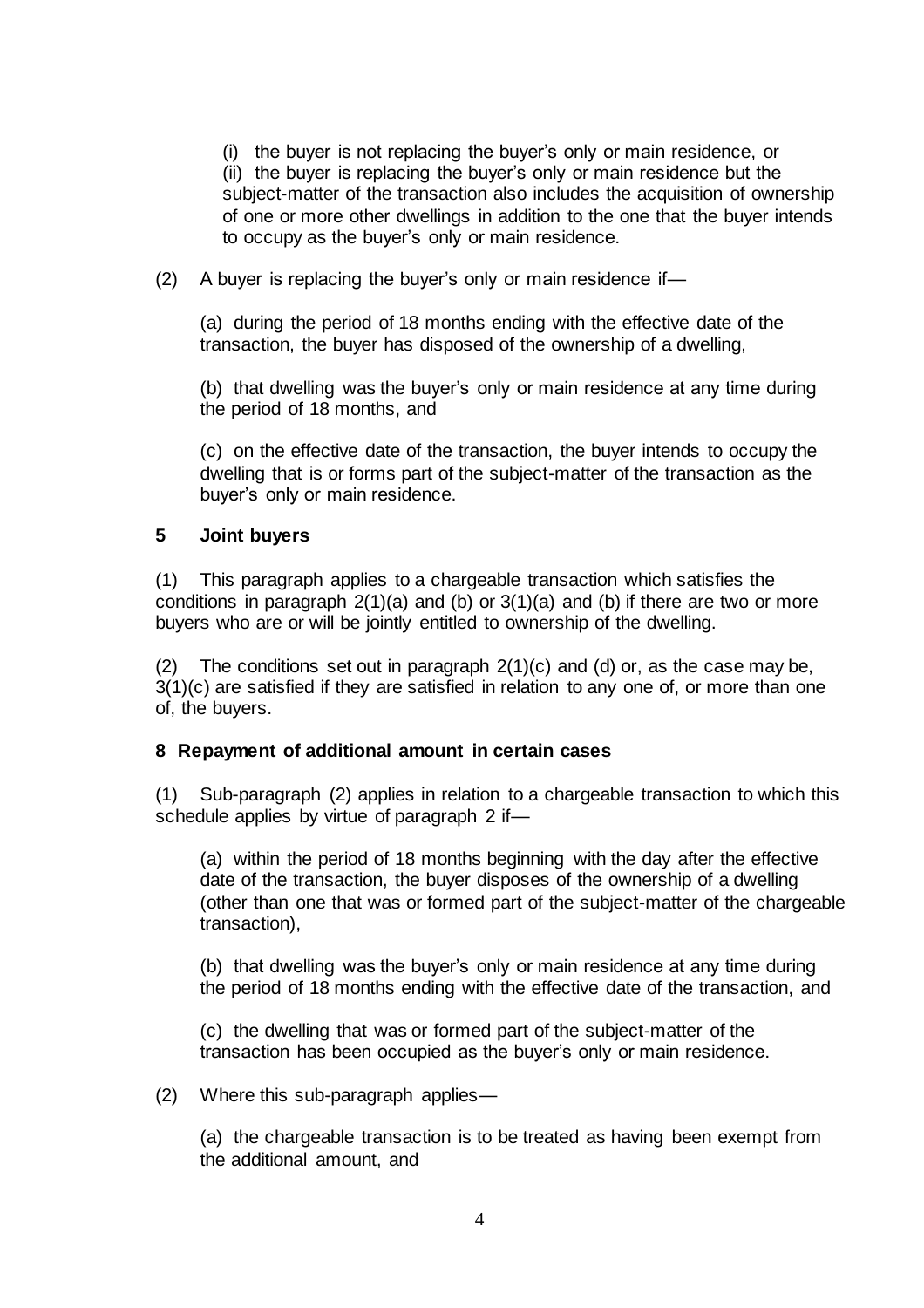(b) if the buyer has made a land transaction return in respect of the transaction, the buyer may take one of the steps mentioned in subparagraph (3).

(3) The steps are—

(a) within the period allowed for amendment of the land transaction return, amend the return accordingly, or

(b) after the end of that period (if the land transaction return is not so amended), make a claim to the Tax Authority under section 107 of the Revenue Scotland and Tax Powers Act 2014 for repayment of the amount overpaid.

(4) For the period allowed for amendment of returns, see section 83 of the Revenue Scotland and Tax Powers Act 2014.

(5) In the case of a chargeable transaction to which this schedule applies by virtue of paragraph 2(1)(d)(ii), sub-paragraph (2)(a) has effect only in relation to the additional amount applicable to so much of the relevant consideration for the transaction as is attributable, on a just and reasonable apportionment, to the acquisition of ownership of the dwelling (including any interest or right pertaining to ownership of the dwelling) referred to in sub-paragraph (1)(c).

#### **8A Repayment of additional amount: spouses, civil partners and cohabitants replacing main residence**

(1) Sub-paragraph (2) applies in relation to a chargeable transaction to which this schedule applies by virtue of paragraph 2 if—

(a) there are only two buyers, and

(b) the buyers—

(i) are (in relation to each other) spouses, civil partners or cohabitants, and

(ii) are or will be jointly entitled to ownership of the dwelling that is or forms part of the subject-matter of the transaction.

(2) Paragraph 8 has effect in relation to the transaction as if—

(a) the reference in sub-paragraph (1)(a) of that paragraph to the buyer were a reference to either or both of the buyers, and

(b) the references in sub-paragraph (1)(b) and (c) of that paragraph to the buyer were references to both of the buyers together.

(3) For the purposes of sub-paragraph (1)(b)(i), two buyers are cohabitants if they live together as though married to one another.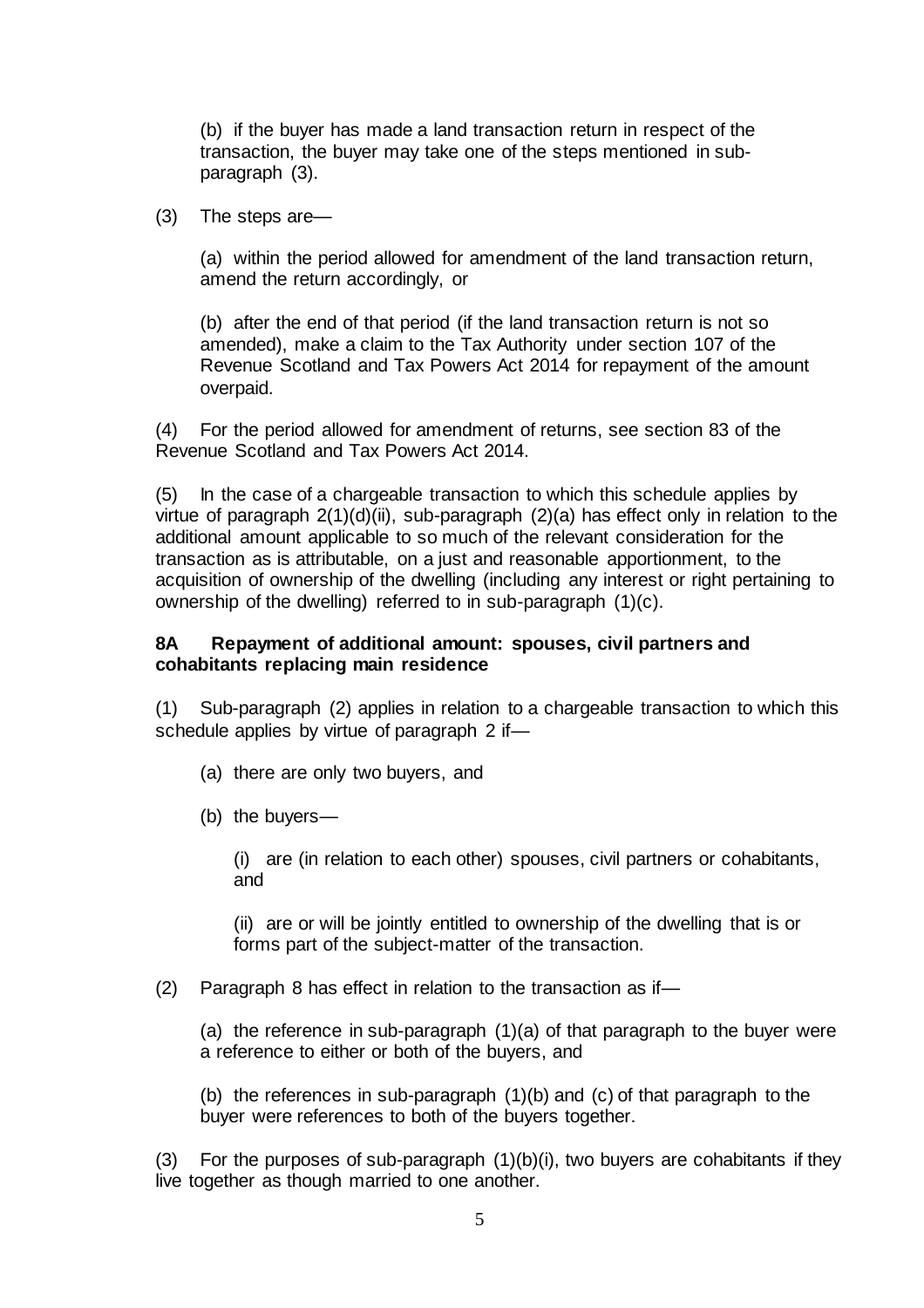## **Summary of the Appellants' arguments**

16. As Revenue Scotland say on their website, the purpose of the ADS legislation is to address the lack of opportunities for first time buyers caused (in part) by the purchase of second homes and buy to let properties.

17. Revenue Scotland's refusal to repay the ADS is due to an incorrect and erroneous interpretation of paragraph 8 of Schedule 2A of the Act. The proper construction of the Act should be to interpret the word "buyer" to mean "the buyer whose ownership of an additional dwelling gave rise to liability for the ADS when read in conjunction with Section 48 of the Act".

18. The Appellants argue that Revenue Scotland's interpretation of the criteria for repayment is "absurd, illogical, unreasonable, and wrong in law".

## **Summary of Revenue Scotland's arguments**

19. Revenue Scotland argue that their interpretation is correct, particularly when paragraph 8 of Schedule 2A is read in the context of the whole legislative scheme. Both buyers must have resided in the property as a main residence.

## **Discussion**

20. Mr Anderson addressed us at some considerable length on statutory interpretation relying on *Bennion On Statutory Interpretation* (8th edition), *Proven Properties (Scotland) Ltd v Upper Tribunal for Scotland1, R v Central Valuation Office*<sup>2</sup> and *R v Cool & Another3*.

21. By contrast Mr Graham relied on the Tribunal's decision in *Goudie and Sheldon v Revenue Scotland<sup>4</sup>* ("Goudie").

22. As we are a differently constituted Tribunal, we are not bound by the decision in *Goudie* but we agree with the reasoning both on statutory interpretation and policy. We do not propose to rehearse that again here but simply adopt it.

23. As the Tribunal pointed out in *Goudie* the charging provisions in Schedule 2A of the Act were introduced by the Land and Buildings Transaction Tax (Amendment) (Scotland) Act 2016 and it provides for additional LBTT, being the ADS, to be paid by those buying **second** homes.<sup>5</sup> We have highlighted the word **second** because that is the focus of the ADS legislation. It means a second home, wherever situated in the world.

24. The following year the Land and Buildings Transaction Tax (Additional Amount – Second Homes Main Residence Relief) (Scotland) Order 2017 further amended Schedule 2A by the introduction of paragraphs 8A and 9A.

l

<sup>1</sup> 2020 CSIH 22

<sup>2</sup> 2003 UK HL 20

<sup>3</sup> 2018 1 WLR 2431

<sup>4</sup> 2018 FTSTC 3

<sup>5</sup> Paragraph 18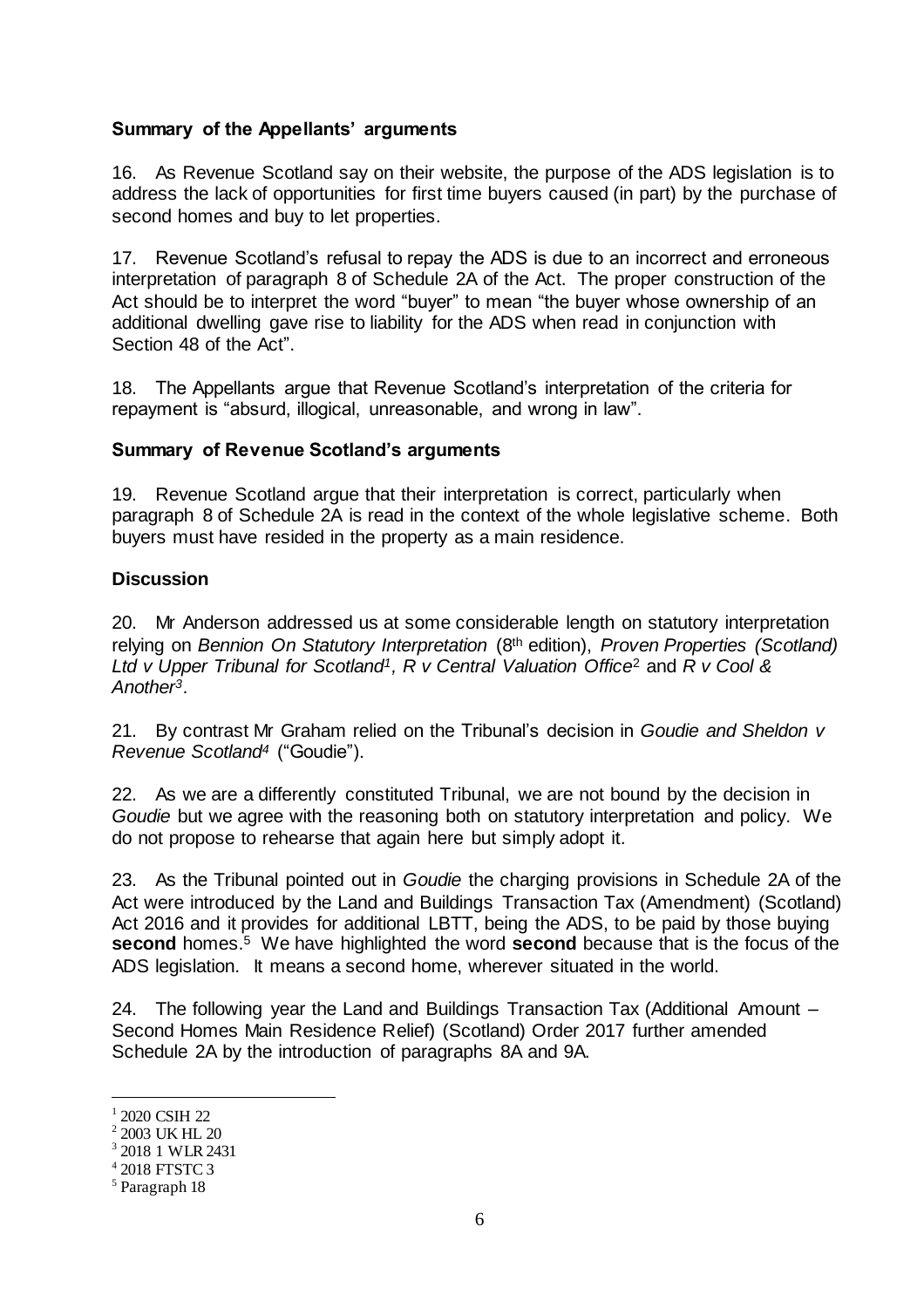25. As the Tribunal pointed out at paragraph 31 of *Goudie* the Policy Note made clear the Policy Objectives when it stated:-

"It is necessary to bring forward an amending instrument as the legislation as currently drafted does not give full effect to this policy attention. It has emerged that the ADS legislation has been too tightly drawn in certain specific circumstances."

Clearly it was intended to be tightly drawn.

26. In 2018, the Land and Buildings Transaction Tax (Relief from Additional Amount) (Scotland) Act 2018 made the provisions to the 2017 Order retrospective.

27. Whilst it is accepted by both parties that paragraph 8A has no application to the facts in this case, it is relevant when looking at what the legislative intention had been. Mr Anderson correctly argued that when interpreting statute, one should identify the intention of Parliament as to the meaning of the words used and the guiding factor is the mischief to be remedied.

28. We do not accept that the mischief identified by Mr Anderson as being required to be remedied is the lack of opportunity for first time buyers in the housing market. Firstly, the fact that the other property can be anywhere in the world suggests that that would be only one factor.

29. Secondly, whilst we accept that the Revenue Scotland website states that ADS is designed to ensure that "…opportunities for first time buyers in the housing market are as strong as they could possibly be…" that, in itself, does not assist the Appellants.

30. The Scottish Government's position is clear and is set out in the Call for evidence and views on the ADS consultation paper which requests a response by 11 March 2022. We were not referred to it but this is a specialist Tribunal and are aware of it.

31. Paragraph 3.7 in the Chapter headed "Claiming a repayment of the ADS" reads:-

"For **joint buyers**, in determining whether a repayment of the ADS can be claimed, the provisions in Section 48 of the Act discussed at 2.20 are again relevant. They mean that all buyers have to satisfy the three conditions in order for the ADS to be repaid, unless specific provisions applying to spouses, civil partners or cohabitants in paragraph 8A of Schedule 2A apply."

32. The following paragraph includes two worked examples, one of which is the example 71 cited at paragraph 8 above. The footnote in the consultation paper describes that worked example as being "Reclaiming ADS paid after all joint buyers sell main residences". The use of the word "all" is significant.

33. Section 7 of the Act defines "buyer" as a person who has given consideration for or is a party to the transaction. There is no doubt that Dr Crawford is a buyer.

34. We do not accept Mr Anderson's assertion that paragraph 8, Schedule 2A, is a "mirror image" of the provisions relating to liability for ADS. It simply is not and that can be seen from the provisions of paragraph 5 of Schedule 2A which means that there will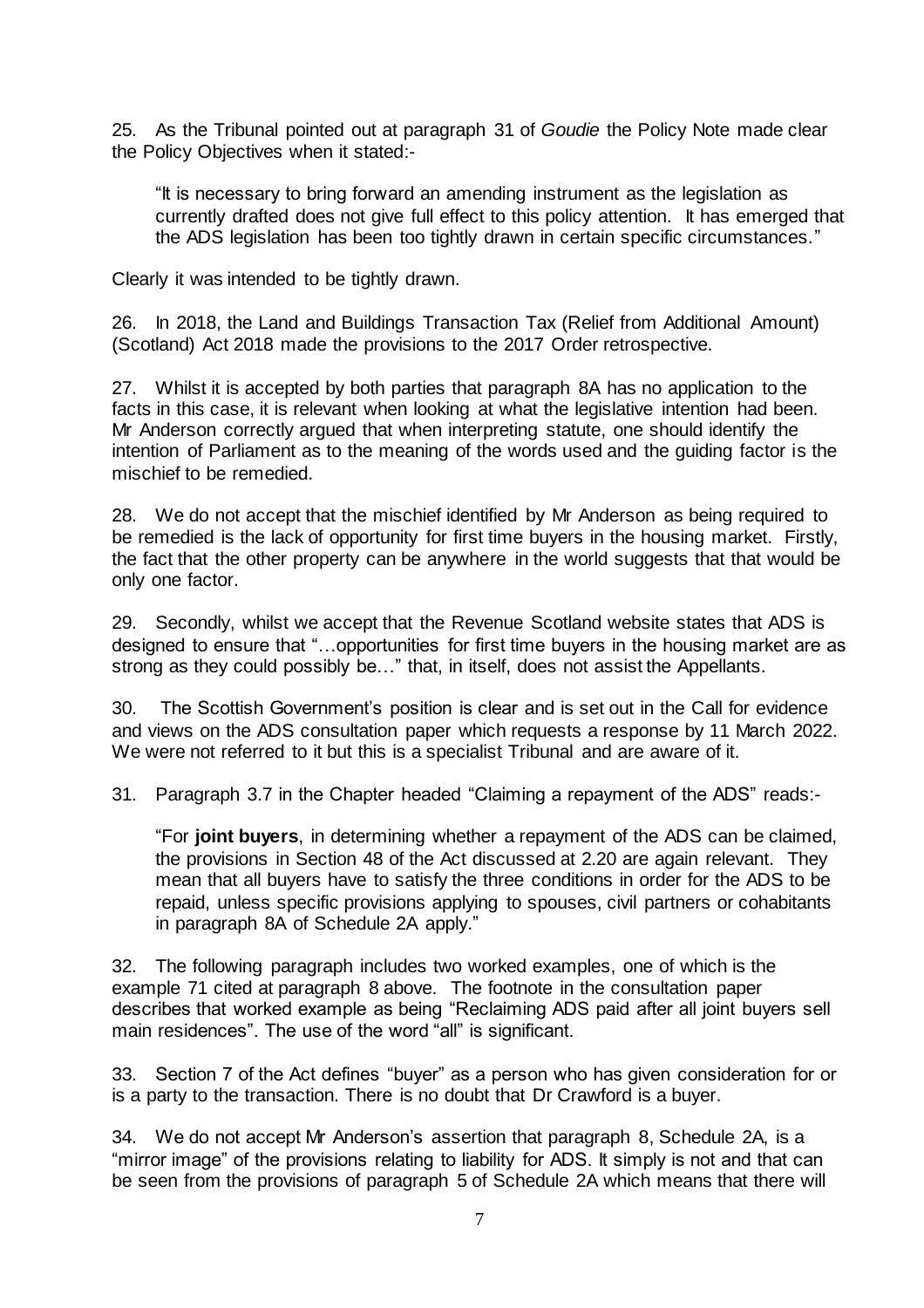be a liability to ADS if only one of the buyers satisfies the conditions in paragraph 2(1)(c) and (d), ie owning more than one dwelling and is not replacing an only or main residence.

35. If Parliament had wished to have mirrored that in regard to repayment then they would have provided for that to have extended to paragraph 8. It did not. Further when paragraph 8A was introduced Parliament had the opportunity to extend the relaxation in 8A to other joint buyers. They did not. Revenue Scotland are correct in stating that the criteria for liability to ADS and repayment of ADS are different.

36. At paragraph 50 of *Goudie* the Tribunal said:

"We were not referred to the case, but we agree with Judge Gammie at paragraphs 63 and 64 in *Bloomsbury Verlag GmBH v HMRC<sup>6</sup>* ("Bloomsbury") where at paragraph 63 he cites with approval Lord Dunedin in *Whitney v HMRC7*:

"63. … A statute is designed to be workable, and the interpretation thereof by a Court should be to secure that object, unless crucial omission or clear direction makes that en d unattainable."

The ADS legislation is workable and is delivering what Parliament intended, albeit the Appellants do not like it or think it fair. Of course, it is trite law that the Tribunal has no jurisdiction to consider whether legislation is fair.

37. At paragraph 46 in *Goudie* the Tribunal quoted Lord Nicholls of Birkenhead where he said in *Inco Europe and Others v First Choice<sup>8</sup>* that "The courts…must abstain from any course which might have the appearance of judicial legislation". If we were to adopt the interpretation urged upon us by Mr Anderson in a context where the Scottish Government is consulting on possible changes to repayment of ADS involving joint buyers that would have every appearance of judicial legislation.

38. We accept that had Dr Crawford sold the first property the day after the effective date or if the parties had cohabited the ADS would have been repaid. That is because the provisions are indeed tightly drawn and the exemption and repayment possibilities limited. That does not make them absurd, illogical or unreasonable. There are many other cases of joint buyers who do not qualify for repayment; hence the call for evidence.

39. We have not rehearsed all of Mr Anderson's argument on statutory interpretation or the cases to which he referred in that regard since we are satisfied that the legislation, as currently enacted, is unambiguous and the meaning is clear. Dr Crawford was a buyer and he did not sell an only or main residence in the relevant period.

40. For all these reasons we uphold Revenue Scotland's decision.

41. This document contains full findings of fact and reasons for the decision. Any party dissatisfied with this decision has the right to apply for permission to appeal on a point of

l

<sup>6</sup> [2015] UKFTT 0660 (TC)

<sup>&</sup>lt;sup>7</sup> [1926] AC 37, at p 52

<sup>8</sup> [2000] 1 WLR 586